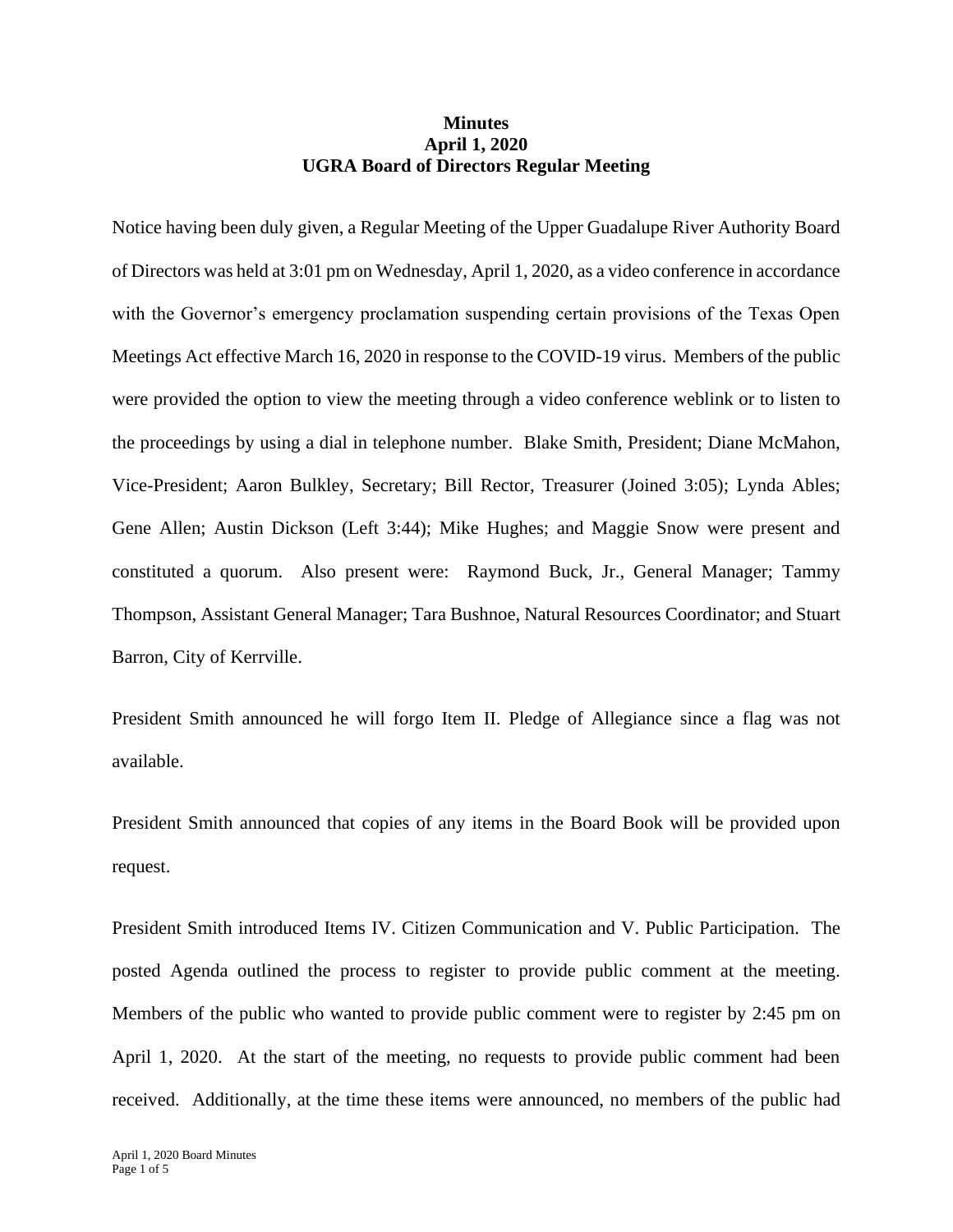joined the meeting via video conference or telephone. Therefore, there were no comments or questions from the public.

President Smith introduced Item VI. A. Minutes of the Regular Meeting of January 22, 2020. Director Hughes moved to approve the Minutes of the Regular Meeting of January 22, 2020. Director McMahon seconded the motion. There being no discussion, President Smith called for a vote. The Minutes of the Regular Meeting of January 22, 2020 were approved by a unanimous vote. President Smith introduced Item VI. B. Financial Report for the Months Ended February 29, 2020. Mr. Buck, Jr. presented a summary of the February financial report and highlighted various revenue and expense accounts. Recommendations for mid-year budget amendments will be brought to the Board in May. Director Allen moved to approve the Financial Report for the Months Ended February 29, 2020. Director Snow seconded the motion. There being no discussion, President Smith called for a vote. The Financial Report for the Months Ended February 29, 2020 was approved by a unanimous vote.

President Smith introduced Item VII. Presentation and Discussion of Committee Reports. The following is a summary of the committee reports:

- A. Executive Committee:
	- President Smith provided the following committee updates:
		- o Met and discussed items regarding the Board Meeting Agenda
- B. Outreach and Education Committee:
	- Director McMahon provided the following committee updates:
		- o Met and discussed an overview of outreach programs for new committee members and items included on the Board Meeting Agenda
		- o Highlights of recent outreach events for the Board
		- o Educational boat tour update
			- **•** President Smith gave an overview of the future educational boat tour committee that will be further discussed later in the Agenda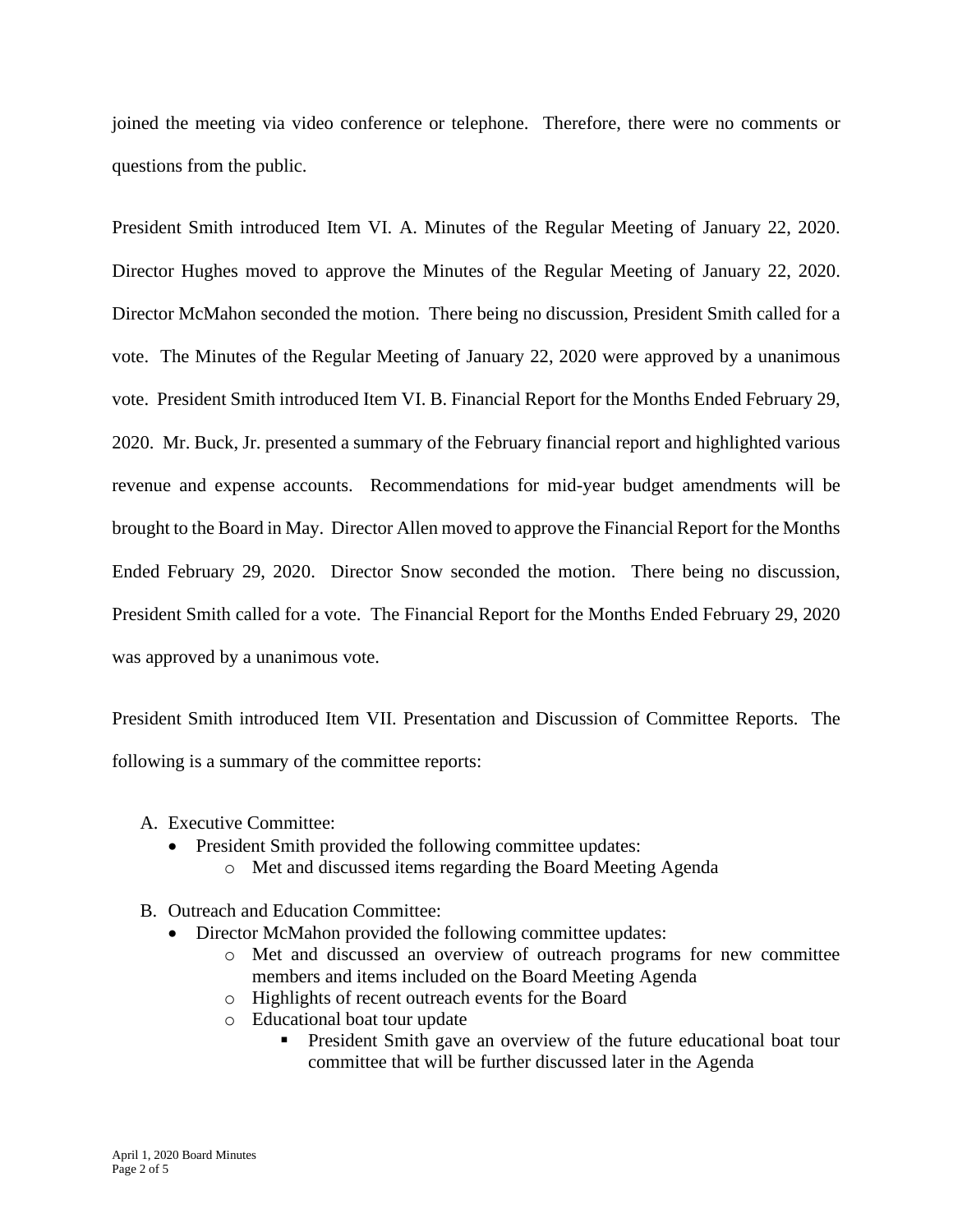- Mr. Buck, Jr. reported that the Rainwater Catchment System Rebate Program received 5 additional applications since the last Board meeting and in FY20, a total of 14 applications have been funded for \$1,500.
- C. Water Enhancement Program Committee:
	- Director Rector provided the following committee updates:
		- o K-9 selection is in progress
			- Mr. Buck, Jr. updated the Board on the K-9 site selection process and noted Agenda Item IX
		- o Feral Hog management update
			- **EXECUTE:** Director Bulkley presented an update on the Feral Hog Abatement Program to the Board
	- Mr. Buck, Jr. reported that the Water Enhancement Cost Share Program received 6 additional applications since the last Board meeting and in FY20 a total of 15 applications have been funded for \$48,000 and treated approximately 756 acres. Also, since the total sum allocated for this program for FY20 has been met, we are currently holding 1 application for \$2,700 in the event additional funds are made available before the end of the Fiscal Year.
- D. Water Source Development Committee:
	- Director Bulkley provided the following committee updates:
		- o Curtis Wheatcraft Quarry status update
	- General discussion followed concerning the designated funds for the East Kerr Water Source Project and the future direction of the committee. President Smith requested that ideas be brought forth at the next Board meeting concerning uses for the designated funds.
- E. Guadalupe-Blanco River Trust
	- Director McMahon and Director Snow gave a report on the March GBRT board meeting

President Smith introduced Item VIII. Educational Video Proposal. Mr. Buck, Jr. presented an overview of the proposal to the Board and provided examples of how the video will be utilized. General discussion followed. Director Rector moved to approve Resolution No. 2020-05 authorizing a contract for video production with Aaron Yates of Texas Pro Sound & Video in the amount of \$6,000. Director Ables seconded the motion. There being no further discussion, President Smith called for a vote. Resolution No. 2020-05 was approved by a unanimous vote.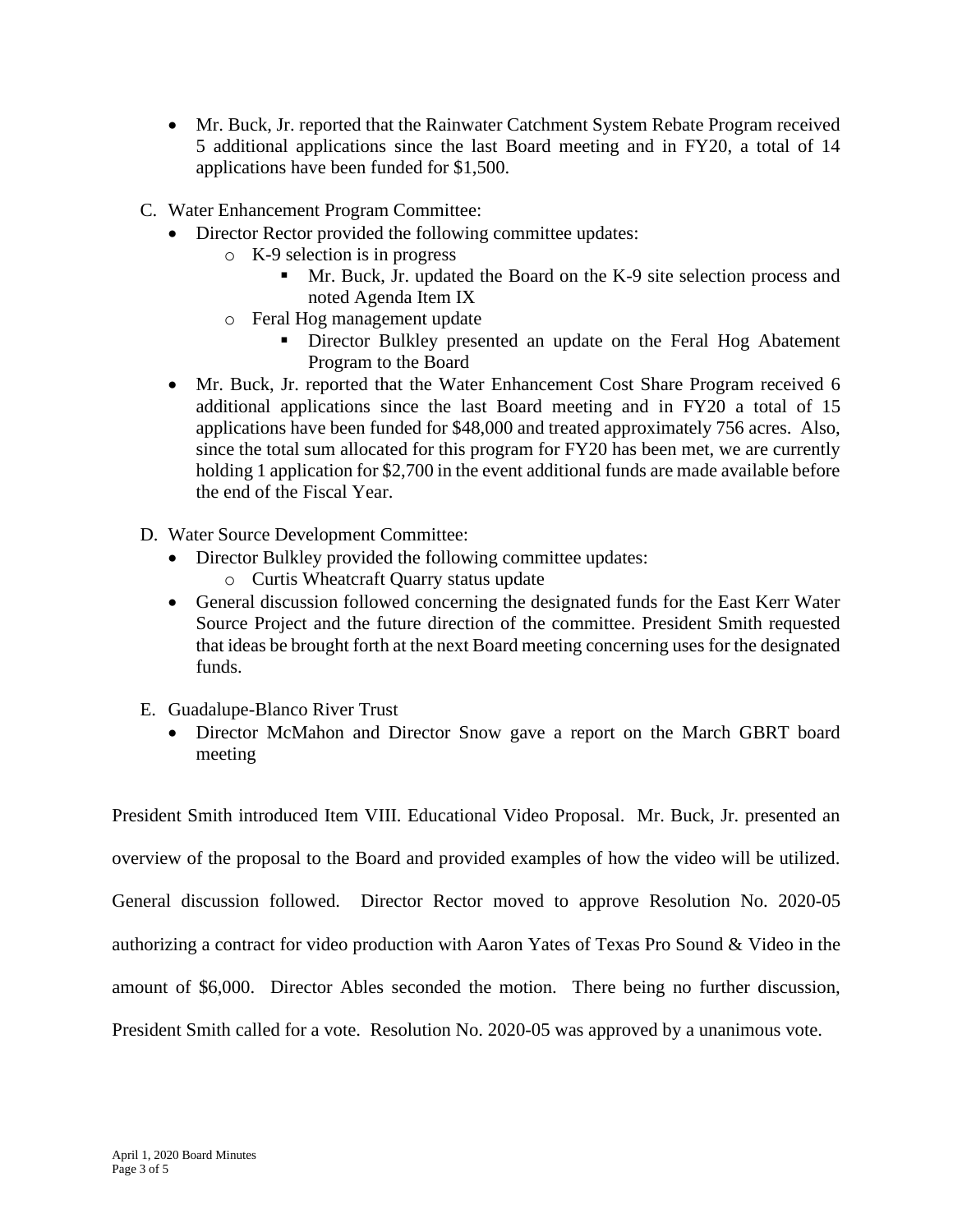President Smith introduced Item IX. Task Order for Additional Professional Engineering and Consulting Services Regarding Water and Sediment Control Basin (K-9 site analysis). Mr. Buck, Jr. presented the task order to the Board. Director McMahon moved to approve Resolution No. 2020-06 authorizing a task order with Hewitt Engineering Inc. for site analysis in an amount not to exceed \$6,000. Director Snow seconded the motion. There being no discussion, President Smith called for a vote. Resolution No. 2020-06 was approved by a unanimous vote.

President Smith introduced Item X. Revisions to Rainwater Catchment System Cost Assistance Program. Ms. Bushnoe presented the O&E Committee recommended program changes to the Board. Director Bulkley moved to approve Resolution No. 2020-07 authorizing the Large Rainwater System Incentive Program for the remainder of FY20 as amended. Director Snow seconded the motion. There being no discussion, President Smith called for a vote. Resolution No. 2020-07 was approved by a unanimous vote.

President Smith introduced Item XI. Revisions to Rainwater Catchment System Rebate Program. Ms. Bushnoe presented the O&E Committee recommended program changes to the Board. Director Hughes moved to approve Resolution No. 2020-08 authorizing the modified Rainwater Catchment Rebate Program for the remainder of FY20 as amended. Director Allen seconded the motion. There being no discussion, President Smith called for a vote. Resolution No. 2020-08 was approved by a unanimous vote.

President Smith announced that Item XII. UGRA Streamflow and Springflow Monitoring Programs was removed from the Agenda.

President Smith introduced Item XIII. Educational Boat Tour Ad Hoc Committee Assignment and presented it to the Board. Director Rector suggested Director Hughes be the chair of the